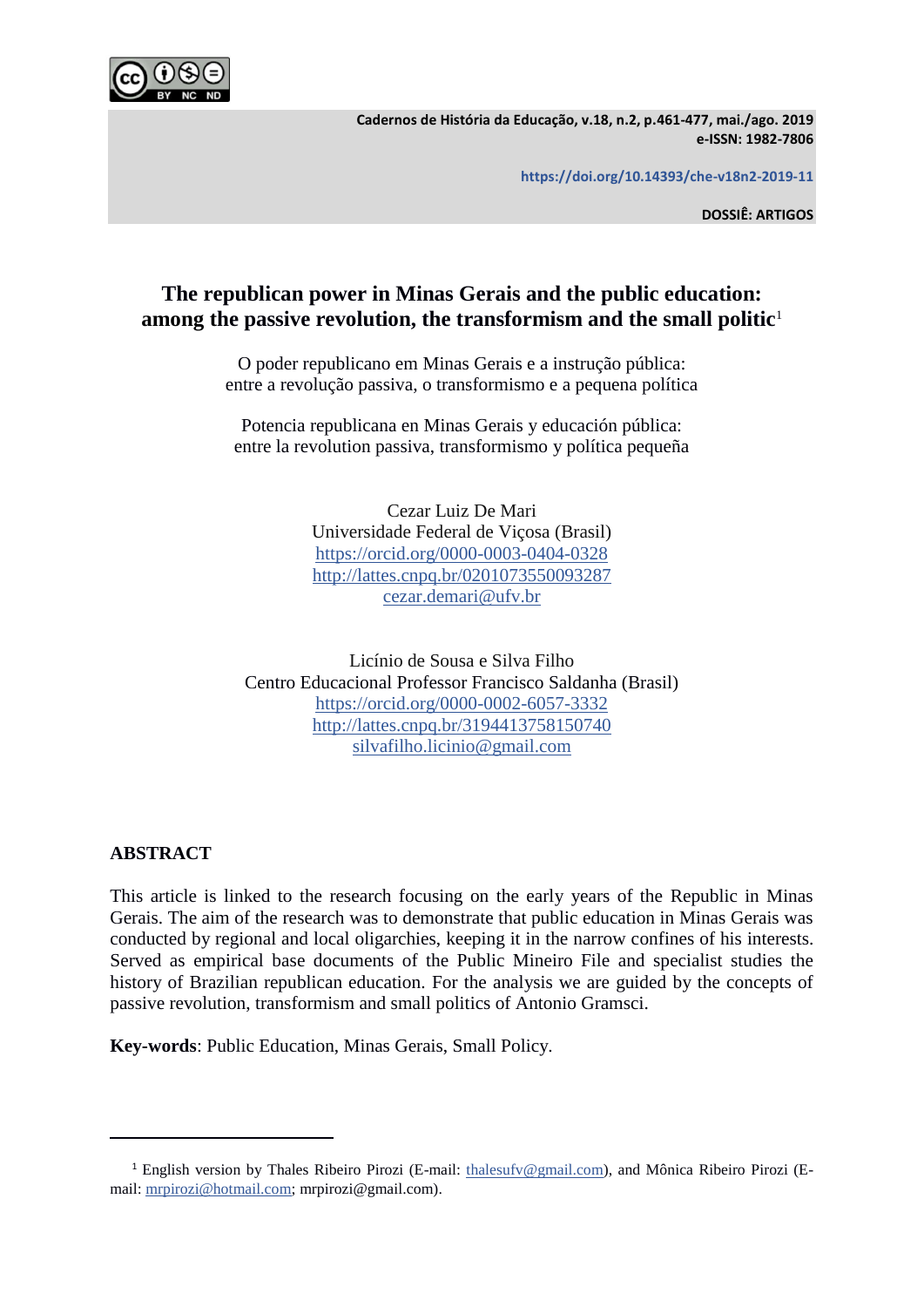# **RESUMO**

O presente artigo é resultado de pesquisa com foco nos primeiros anos da República em Minas Gerais. O objetivo da investigação foi demonstrar que a instrução pública em Minas Gerais foi conduzida pelas oligarquias regionais e locais, mantendo-a nos limites estreitos dos seus interesses. Serviram de base empírica documentos do Arquivo Público Mineiro e estudos de especialistas da história da educação republicana brasileira. Para a análise, nos guiamos preferencialmente pelos conceitos de revolução passiva, transformismo e pequena política de Antonio Gramsci.

**Palavras-chave**: Instrução Pública, Minas Gerais, Pequena Política.

# **RESUMEN**

Este artículo es el resultado de la investigación centrada en los primeros años de la República, en Minas Gerais. El objetivo de la investigación es demostrar que la educación pública en Minas Gerais se llevó a cabo por las oligarquías regionales y locales, manteniéndolo en los estrechos confines de sus intereses. Servieron de base empírica los documentos del Archivo Público Mineiro y especialistas que estudiam la historia de la educación republicana brasileña. Para el análisis preferiblemente guiada por el concepto de revolución pasiva, transformismo y pequeña política de Antonio Gramsci.

**Palabras clave**: Educación Pública, Minas Gerais, Política Pequeña.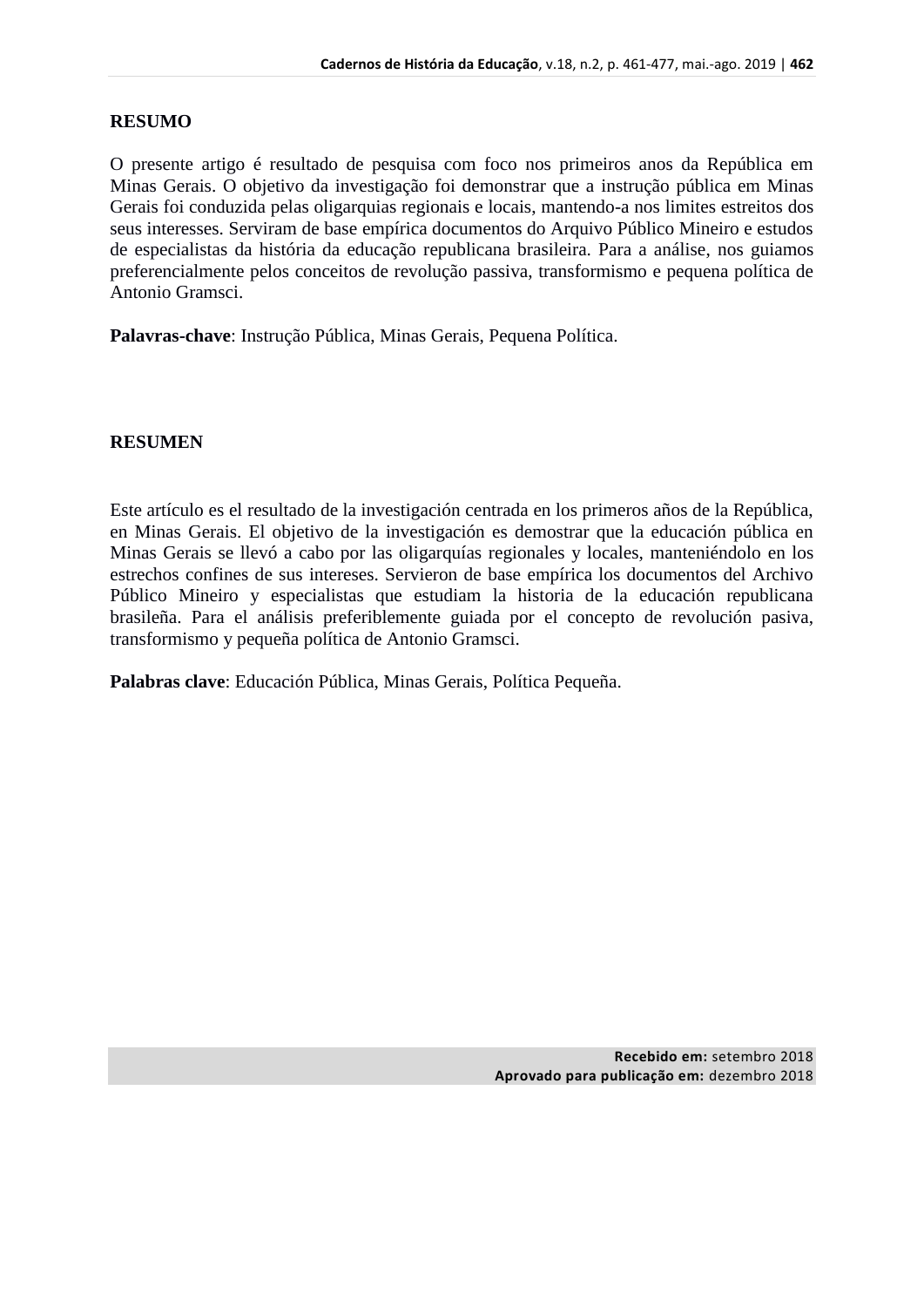### **Introduction**

This article is the result of a research related to primary education and the confines of the republican hegemonic project in Minas Gerais among 1892 and 1907. We aim to analyze public education in Minas Gerais and how it links to public interests on a state and city level, common to the oligarchic classes. We used some Gramscian categories, in particular, passive revolution, small politics, and transformism to understand the political movement and its implications in the public education in the early years of the Republic in Minas Gerais.

Document sources from the Arquivo Público Mineiro – APM, dated between 1893 and 1895, were part of the analysis. The transition from Empire to Republic in Brazil was considered a passive one, in other words, there was no participation of the people. Amongst other inferences, we state that the republican hegemonic project, in Minas Gerais, was not consolidated due to several structural and superstructural limitations within its territory, and also due to divergences derived from the different political groups. We concluded that the controlling of public education in Minas Gerais, in the early years of the Republic, was orchestrated by local and regional oligarchies that more prone to execute them for their own interests than to answer to the ideals of the emergent progress.

# **Preliminary Questions**

The introduction of the republican regime in Brazil can be characterized as a political process that fits into what Gramsci (2000, p. 63) called 'Passive Revolution', in other words, a process of political and social transition led by dominant groups. Caio Prado Jr. (1986, p. 208), when analyzing the transition from Empire to Republic in Brazil, asserted that "[…] the regime change was nothing but a military coup, with the gathering of just small civilian groups and no participation of the population whatsoever. The people, as one of the founders of the Republic put, watched the coup astounded […]".

The republican project proposed, amongst other things, to adjust the country to the capitalist order stemming from the Second Industrial Revolution. However, this capitalist modernization process had elitist and anti-popular solutions, as we can confirm in Coutinho (2003),

> [...] ao invés de ser resultado de movimentos populares, ou seja, de um processo dirigido por uma burguesia revolucionária que arrastasse consigo as massas camponesas e os trabalhadores urbanos, a transformação capitalista teve lugar graças ao acordo entre frações das classes economicamente dominantes, com a exclusão das forças populares e a utilização permanente dos aparelhos repressivos e de intervenção econômica do Estado. Neste sentido, todas as opções enfrentadas no Brasil, direta ou indiretamente ligadas à transição para o capitalismo (desde a Independência política ao golpe de 1964, passando pela Proclamação da República e pela Revolução de 1930), encontram uma solução "pelo alto", ou seja, elitista e antipopular. (COUTINHO, 2003, p. 196).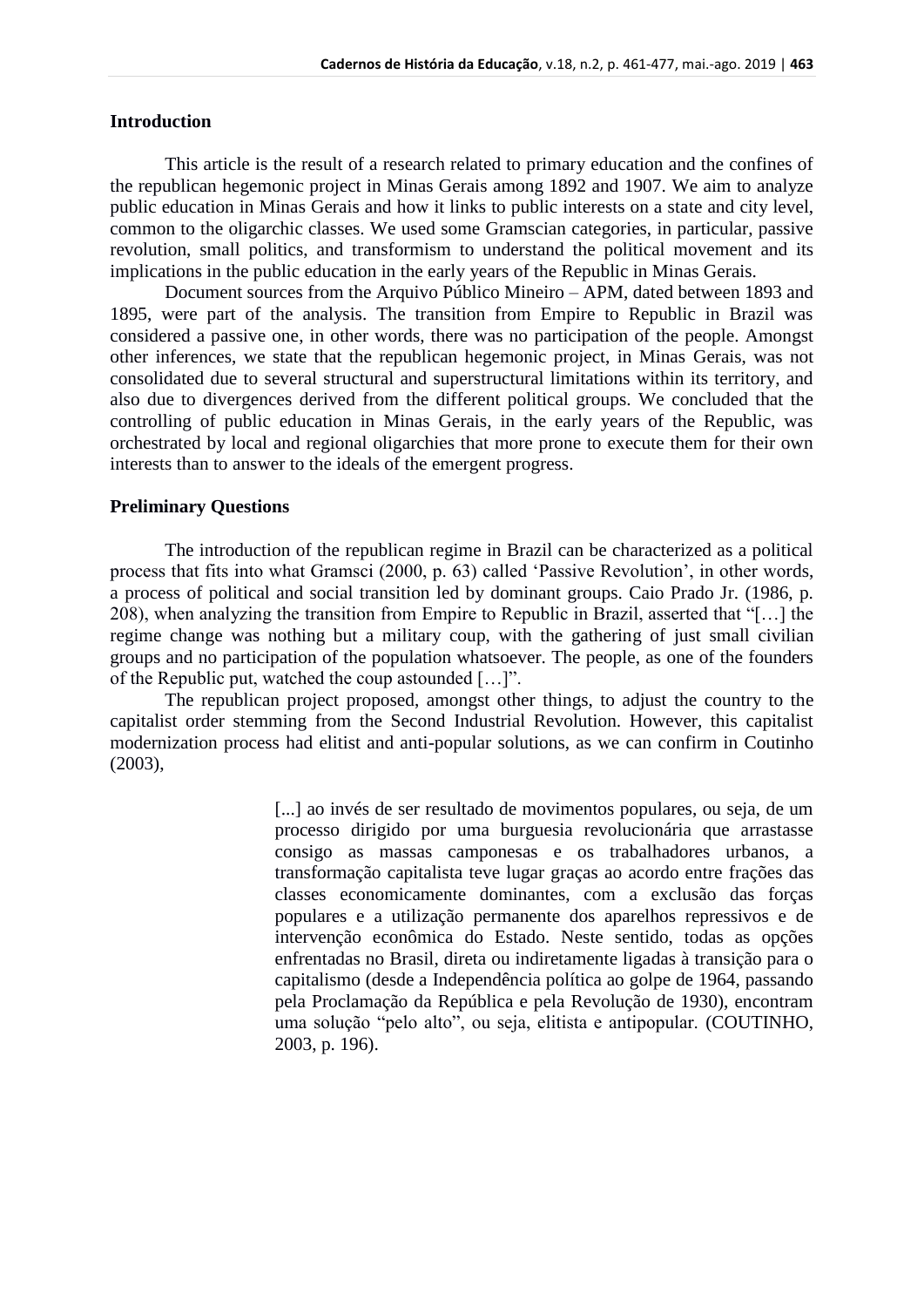Gramsci (2000b, p. 209-210), when discussing the Italian unification and the role of Piemonte<sup>2</sup> in *Risorgimento* (1815 – 1870)<sup>3</sup>, throughout the 19th century, stated that "the process of passive revolution seems to me exact not only for Italy, but also for other countries that modernized their State through a series of reforms or national wars, without going through the political revolution of the radical-Jacobin type". While defending the possibility of applying this category of analysis to the Brazilian situation, of transition to the Republican period, Coutinho (2003) draws our attention to two crucial aspects raised by Gramsci:

> [...] por um lado, o fortalecimento do Estado em detrimento da sociedade civil, ou, mais concretamente, o predomínio das formas ditatoriais de supremacia em detrimento das formas hegemônicas; e, por outro lado, a prática do transformismo como modalidade de desenvolvimento histórico que implica a exclusão das massas populares. (COUTINHO, 2003, p. 202-203).

The passive and elitist political formations had a central component explained by Gramsci (2000 p. 396), on footnote 72, on Cadernos do Cárcere, named transformism: "the transformism mean a method of implementing a program limited by reforms, through cooptation by blocks on the power of member of the oposition". The manifestation of transformism was identified in two moments of Italian history. The first, between 1860 and 1900, which Gramsci named molecular "transformism" [in which] [...] the singular political personalites elaborated by oposition democratic parties incorporated individually to the modern conservative 'political class' [...]". The second moment, after 1990, identified as "[...] transformism of whole radical groups, which go to the moderated field [...]' (GRAMSCI, 2002, p. 86).

Still exploiting the unifying process in Italy with the perspective of the passive revolution, Coutinho notes the existence of

> uma diferença fundamental entre o *Risorgimento* e o caso brasileiro; enquanto na Itália um Estado particular, o Piemonte, desempenha o papel decisivo na construção de um novo Estado nacional unitário, o Estado que desempenha no Brasil a função de protagonista das revoluções passivas e já unificado [...] (COUTINHO, 2003, p. 203-204).

Despite this difference, the author states

que o Estado brasileiro teve historicamente o mesmo papel que Gramsci atribuiu ao Piemonte, ou seja, o de substituir as classes sociais em função de protagonista dos processos de transformação e o de assumir a tarefa de 'dirigir' politicamente as próprias classes economicamente dominantes […]. (COUTINHO, 2003, p. 204).

<sup>2</sup> North-western Italian region, second in extension and in number of cities, behind Sicily, and fifth in number of inhabitants.

<sup>&</sup>lt;sup>3</sup> Risorgimento is the term that expresses the Italian tendency towards European development throughout the eighteenth century. Gramsci will analyze the passage from the general tendency towards effective concretion of this movement that will lead to the Italian unification. The politics of Piedmont will exert a decisive influence on the unification through the emerging liberal ideals, represented by the moderates, in the mode of "renewal" revolution, that is, by incorporating some popular democratic interests, incorporating the Party of Action into a mode of domination and not direction. Thus, Italian unification is called the passive revolution, that is, conducted by moderate and conservative groups.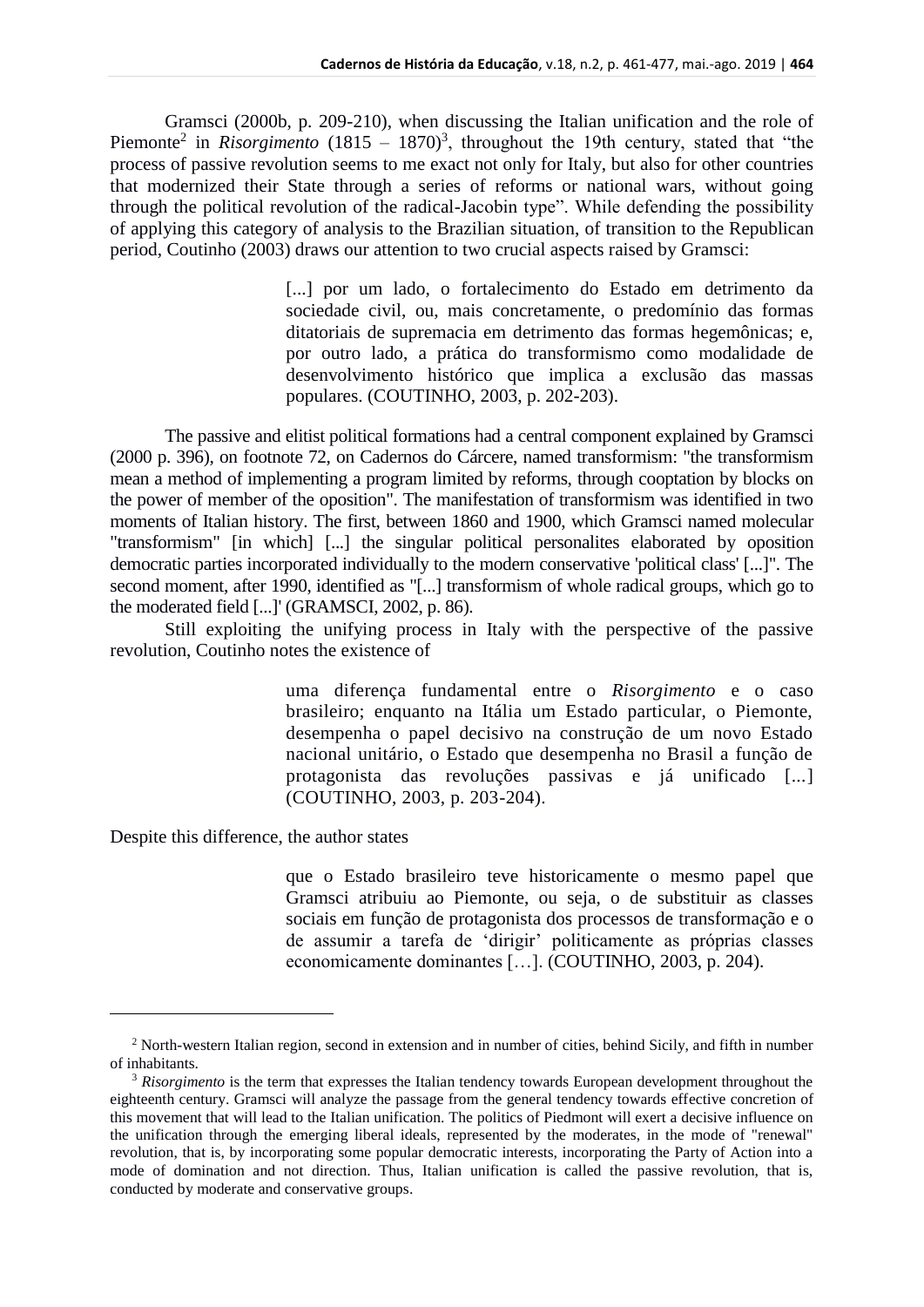Another fact that influenced decisively the conduction of the politics during the republican period in Brazil is what in Gramsci (2000b, p. 21) is defined as "small politics". It manifests as an opposition to the big political projects, keeping in the limits of the oligarchic performance and in maintaining its immediate interests.

 Considering the aforementioned concepts, we will continue treating the disputes inside the Minas Republican Party, after the Republic proclamation. We aim to demonstrate that the "small politics", the "transformism" and the "elitist" solutions mingled with the conflicts of interest of the regional political forces, inaugurating a sort of "conservative modernization". This period of political turmoil would compromise the deployment and consolidation of Republican order in the Minas Gerais State, particularly the public education. However, we will first briefly describe the paths traversed by republicanism in Minas Gerais until the Foundation of the Minas Republican party-PRM.

#### **The paths of republicanism in Minas Gerais**

Republicanism in Brazil was a movement that happened in the late 19th century. "In Minas, the Republican ideal was old, and maybe it was one of the basic points of the Minas Conspiracy<sup>4</sup> [...]" (SILVEIRA NETO, 1976, p. 212). From 1870, with the Republican Manifesto, in Minas Gerais, many demonstrations of joining the Republican cause were published in newspapers in several regions of the State. Other actions were taken to strengthen this movement: "[...] in 1872 and 73, the first Republican clubs in São José do Rio Preto and Diamantina. Although electorally weak, Republicans had already, in 1885, placed two members in the House." (SILVEIRA NETO, 1976, p. 212).

On June 4 1888, Republicans held a Convention in Ouro Preto, former capital of Minas Gerais State, which was attended by representatives of 47 cities, when the PRM is officially created. In addition, according to Silveira Neto (1976, p. 213), this party attracted more voters in the following year elections, due "[...] in large part, to the weakening of the Conservative and Liberal parties, because of the constant struggles with each other ". We must remember that in the years 1888 and 1889, the country underwent profound changes with the abolition of slavery and the proclamation of the Republic, respectively. However, in Minas Gerais situation, it is important to observe what Resende (1982, p. 55) notes:

> O republicanismo em Minas, apesar dos êxitos de 1888-1889, não constituía, ao proclamar-se a República uma força muito considerável, [...] os republicanos no momento da queda do Império contavam de acordo com os resultados eleitorais, somente com 30% do eleitorado, porcentagem na qual se incluíam conservadores, senhores de escravos, que após a Abolição aderiram ao Partido Republicano.

From the excerpt above we can conclude that republicanism in Minas Gerais, besides counting with so called Historic Republicans<sup>5</sup>, after the Abolition and on the eve of the proclamation of the Republic, also featured members that previously comprised the parties

<sup>4</sup> The Conjuration of Minas, also called Inconfidência Mineira (1889), "[...] was a conspiracy movement to remove Minas (Brazil) from the domain of Portugal in the second half of the eighteenth century. Contrary to popular belief, the conspirators, mature men of the upper strata of society, had a definite program and plan of action to seize power in the captaincy of Minas Gerais.[...]". (GANCHO; TOLEDO, 1991, p. 27).

<sup>&</sup>lt;sup>5</sup> In the history of Brazil, historical republicans are called to those who have joined the Republican cause since before the Proclamation of the Republic, such as the signatories of the Republican Manifesto (1870), abolucionistas and members of the Republican Club. The most outstanding leadership of the historical republicans in Minas Gerais was João Pinheiro da Silva (1860-1908).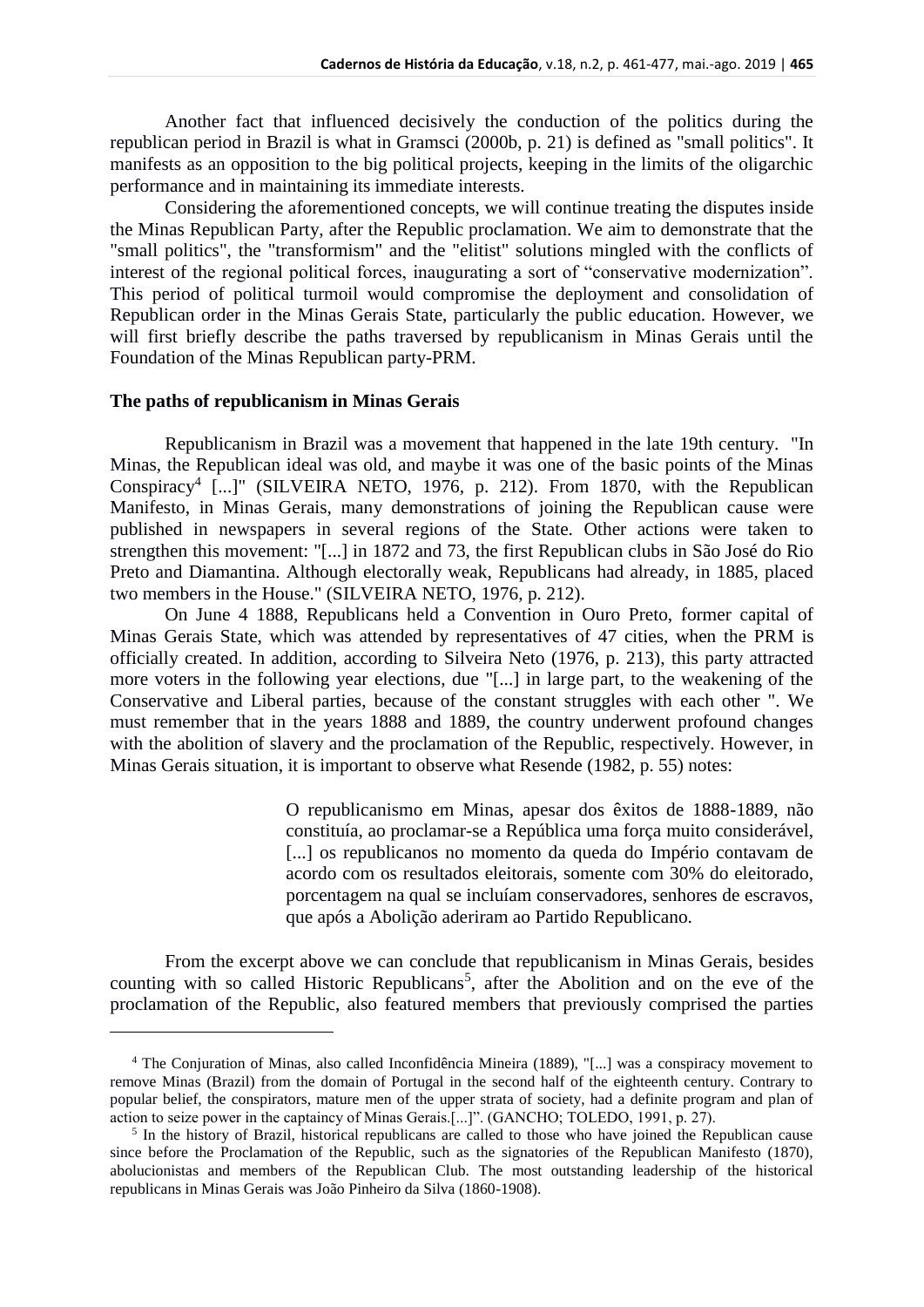that supported the Empire, namely the Conservative Party and the Liberal Party. It allows us to infer that the unity of the Minas Republican party could be compromised from the outset.

#### **The Minas Republican party: between divisions and reconciliations**

Between 1889 and 1891, Minas Gerais went through a period of intense political debates related to the Organization of the State within the new Republican order (CARVALHO, 2010). Among the issues that most had taken space in these debates, the internal disputes of the PRM stood out to know which group would have the legitimate right to conduct this reorganization. The quest for hegemony within the party was manifested in two ways: on the one hand, between the political currents represented by the "old Republicans" and the "Republicans of the eve" on the other, between the fractions of regional classes, that in that context reorganization of the State, aimed to be imposed.

PRM was characterized by heterogeneous forces. Their affiliates, even though representatives of different regional groups, expressed the political and economic interests of the oligarchy. Resende (1982, p. 17), in his study on the structures of Republican Policy in Minas Gerais, between 1889 and 1906, stated that, despite having a composition more liberal at the beginning of its training, "over the period 1889-1906, PRM progressively imposed traditional political behaviors, and legal and paralegals mechanisms that structured the oligarchic domination ".

Besides the tensions surrounding the composition of the PRM, another ingredient will generate even more breaks: the appointment of José Cesário de Faria Alvim (1839-1903)<sup>6</sup> to the Government of the State of Minas Gerais. The Minas politician who had a political career in the former Liberal Party takes the Government in 1889 appointed directly by President Marechal Deodoro da Fonseca (1827-1892). This episode marks the political aggravation between monarchists and Republicans in the debate on the legitimacy of those who would assume the leadership in the reorganization of the State, after the Republic. This debate would involve different political forces within the party, identified as:

> [...] "adesistas" ou "novos republicanos", membros dos extintos partidos monárquicos que aderiram à causa republicana. Em oposição denominavam-se os republicanos de antes de 15 de novembro de "antigos republicanos". Dentre eles, os radicais procuravam distinguir os "históricos", ou seja, os que vinham do manifesto de 1870 ou que nasceram politicamente nas fileiras republicanas, recusando-se a aceitar em suas hostes os chamados "republicanos de véspera". A estes se negava "o desinteresse de puros republicanos" filiando sua profissão de fé a fatores outros que não uma legítima aspiração republicana. Estavam nesse caso, por exemplo, os chamados "indenistas", conservadores que após a Abolição transferiram-se para as fileiras do Partido Republicano. Sob a capa das origens da profissão de fé republicana iniciou-se em Minas Gerais a disputa em torno da direção da reorganização do Estado em suas novas bases republicanas. (RESENDE, 1982, p. 57).

<sup>6</sup> José Cesário de Faria Alvim was born in Arraial do Pinheiro, municipality of Mariana, present Pinheiros Altos, district of Piranga (MG), on June 7, 1839. He died in Rio de Janeiro in 1903. (APM, 2016).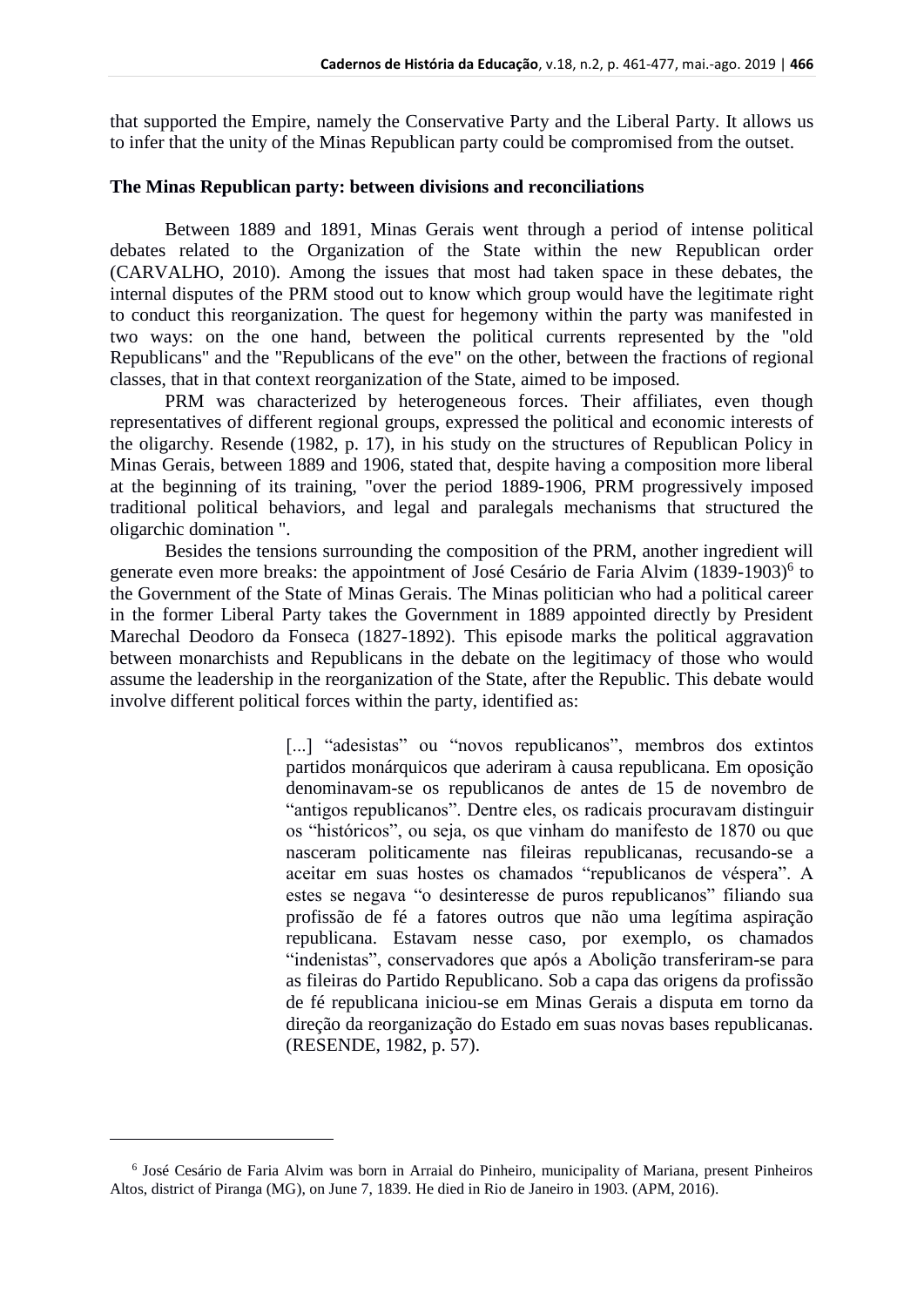Resende (1982) notes that the admission of politicians from the old monarchical parties was not a consensus within the PRM, which would require an effort of its leaders to establish the unity of the party. It seems to us that, at first, the transformism suggested by Gramsci (2000b, p. 396), on accession of conservative political currents, which previously supported the Empire, was not shared by the so-called Historic Republicans.

The Conservatives sought in the PRM an instrument of representativeness of the agrarian oligarchies to demand the State in defense and preservation of political, economic and social structures that benefited themselves. We could classify these issues as "major politics", but in all of the disputes were reduced to "small politics" (GRAMSCI, 2000b, p. 21).

João Pinheiro da Silva (1860-1908)<sup>7</sup>, leader of the first group of the PRM, proposed that "the 'direction' of the Republican organization of the State would be exclusive of the 'old Republicans'; the 'new Republicans' accepted 'collaboration with no preference, without any exclusion [...]", whereas, Cesário Alvim advocated a policy of 'reconciliation', whose base was the Union of royalists and Republicans, without distinction, in Republican politics [...]". Another controversial issue was about municipal administration, "whose faculties were conferred to the State Governors by Federal Decree [...] " (RESENDE, 1982, p. 59). It provoked intense criticism, particularly from the dissolution of the municipal councils, in 1889, which gave way to the Municipal Intendencies. The deployment of this new municipal policies was strategic to the political interests of Cesário Alvim. His goal was to supplant the inconveniences caused by the municipal-level political disputes by submitting the local leadership to the control of the State Government, in case the Municipal Intendencies could be turned into "purely administrative bodies".

> A questão das intendências coloca por sua vez a diversa interpretação do princípio federativo que separa cada vez mais os republicanos. Enquanto preconizava o governo a redução dos municípios a entidades puramente administrativas, desenvolvia-se notadamente entre os políticos da Mata<sup>8</sup>, a concepção de que a federação só seria uma realidade com a completa e total autonomia municipal. (RESENDE, 1982, p. 60. *Nota de rodapé inserida por nós*).

This debate was strengthened when the Constituent State Congress was gathered (1890-1891). The "Políticos da Mata", favoured by the economic situation, sought the reorganization of the State within the new Republican order. The "small politics" evidences the struggle between the political forces of Minas Gerais, and also puts on a collision course Federal and State political instances. Municipal interventionism promoted by Cesário Alvim would feed the debate around the federal issues in the State Constituent Assembly.

Opposition to the *Alvinista* government markedly increased from 1889<sup>9</sup>, with the electoral reform promoted by the Provisional Government for the elections for the constituent Assembly. At the same time, the State Government gave continuity to the process of replacing the City Councils by the Municipal Intendencies, which among other tasks organized the

<sup>7</sup> João Pinheiro da Silva was born in Serro (MG) on December 16, 1860 and died on October 25, 1908, in the city of Belo Horizonte (MG) (APM, 2016).

<sup>8</sup> The Zona da Mata Mineira is located southeast of the state of Minas Gerais, bordering the states of Rio de Janeiro and Espírito Santo. A prosperous region in the coffee farming business, having strength in the definitions of the directions of the mining policy in that period. Today it has 142 municipalities and 7 micro-regions (Juiz de Fora, Uba, Cataguazes, Viçosa, Muriaé, Manhuaçu and Ponte Nova).

<sup>&</sup>lt;sup>9</sup> We refer to the Provisional Government constituted from the proclamation of the Republic, on November 15, 1889 with Marshal Deodoro da Fonseca as its Chief. The Provisional Government lasted until 1891, when Deodoro da Fonseca was elected President of the Republic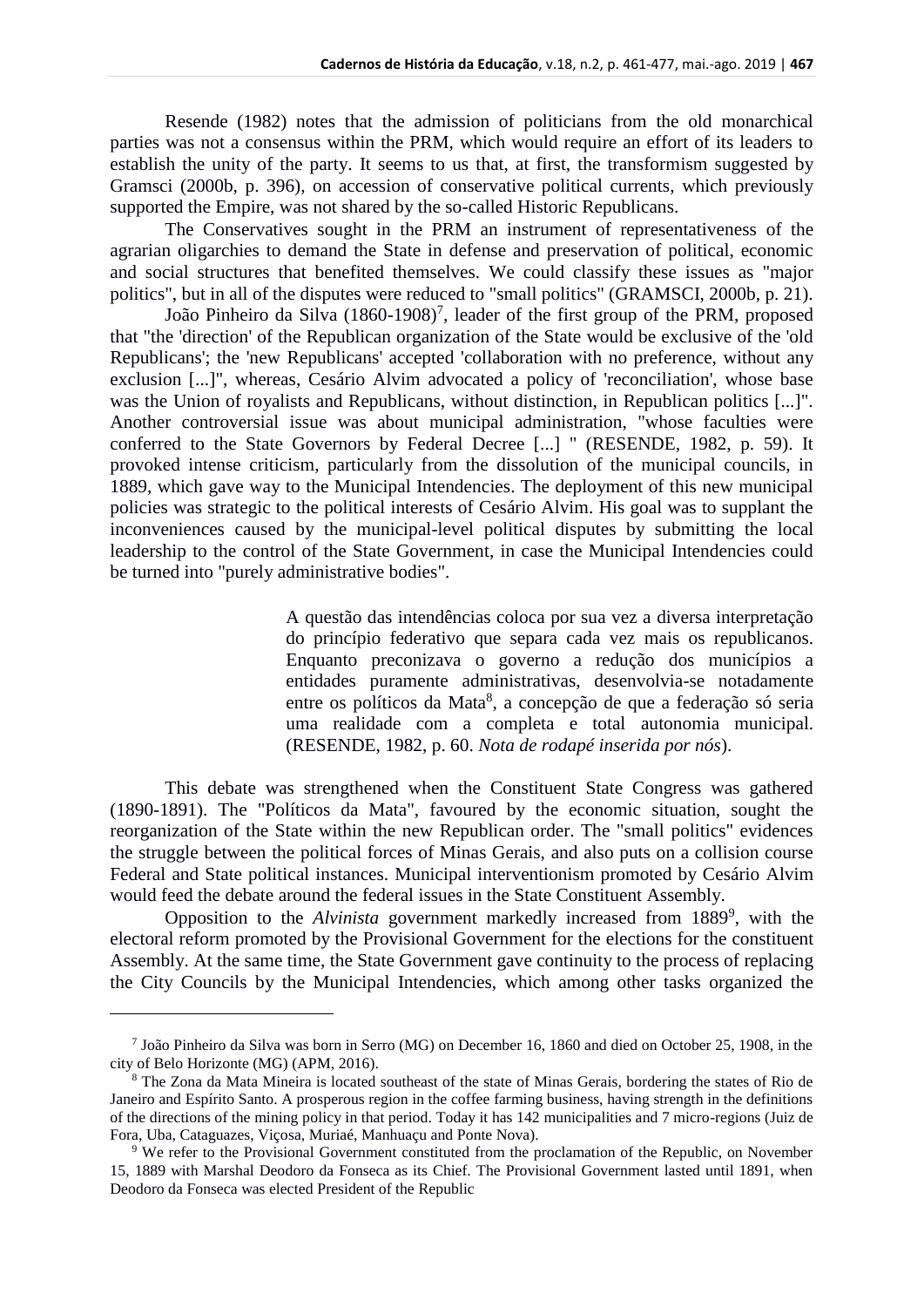electoral listings, indicating the possibility of controlling the elections. In this context, part of the opposition group, mainly the former leaders of the Liberal Party, taking advantage of the dissatisfaction of the Church with the institution of civil marriage, launched a campaign to restore the 'padroado<sup>10</sup>' Regime, with the support of the bishopric of Minas Gerais.

The rapprochement between these former liberal leaders and the superior members of the Catholic Church of Minas Gerais, alludes to Gramsci (2002b, 244; 254-255), when explaining the private apparatuses of hegemony as components of the civil society. The Church, at this point, enjoyed autonomy in relation to the State. However, the participation of the Church in defending the restoration of the 'padroado' Regime seems a paradox, since the Church offered support for Republicans, in the final moments of the Empire, in exchange for their compromise to bring this Regime to an end. Despite this paradox, there were interests that moved the Church to approach this particular group of the opposition, including those related to the field of education. Historically, the denominational schools educated the children of the elite of Minas Gerais and the Church did not want to lose ground to the laic education. It was necessary to follow the transformations brought about by the Republic.

> Nesta época, a Igreja Católica é marcada por uma crise modernista, propunha reformas na sociedade sem, contudo, se desviar do capitalismo. Estas reformas tinham como princípio a conservação moral individual (estendendo-se à sociedade), através de um Estado Corporativista que associado à reforma interior se tornasse o agente da harmonia social e da conformação das classes à sua situação. (SILVA; FERREIRA, 2002, p. 491).

It is possible to infer an attempt to establish the moral and intellectual direction, in that political situation. It is important to remember that with the establishment of the Republic and the end of the Patronage Regime, the unity between the State and the Church is broken, while the Church becomes one of the important private devices of hegemony, at a time when the Brazilian civil society still was being formed. Now autonomous in relation to the secular State in place, the Church is besieged by class fractions, which, in an effort to pursuit of the hegemony, recognize its importance as an instrument of ideological legitimacy. Furthermore, the Church becomes:

> [...] defensora de uma 'aristocracia intelectual', a qual regeria os princípios norteadores da sociedade. Para tal, estabelece um investimento maciço na formação de uma aristocracia cristianizada através de instituições educacionais católicas. A visão católica tinha como política educacional adequá-la ao modelo oligárquico, na medida em que entendia a escola particular o núcleo de

<sup>&</sup>lt;sup>10</sup> Padroado is the designation of the set of privileges granted by the Holy See to the Kings of Portugal and Spain. They were also extended to the Emperors of Brazil. It was a typically medieval legal instrument that allowed direct domination of the Crown in religious affairs, especially in administrative, legal, and financial matters. However, religious aspects were also affected by such dominance. Fathers, religious and bishops were also officials of the Portuguese Crown in colonial Brazil. This implies, in large part, the fact that religion and religiosity were also matters of state (and vice versa in many cases). The inseparable union between the Catholic Church and the Portuguese and Spanish states marked the colonizing action of these two kingdoms in dispute for the hegemony in world commerce at the beginning of the Modern Times and also the pastoral actions of attracting to the Catholic faith the native peoples of the conquered lands, the struggle against the advance of Protestantism. The end of the patronage regime in Brazil occurred with the Proclamation of the Republic in 1889 [...]. (TOLEDO; RUCKSTADTER; RUCKSTADTER, 2016).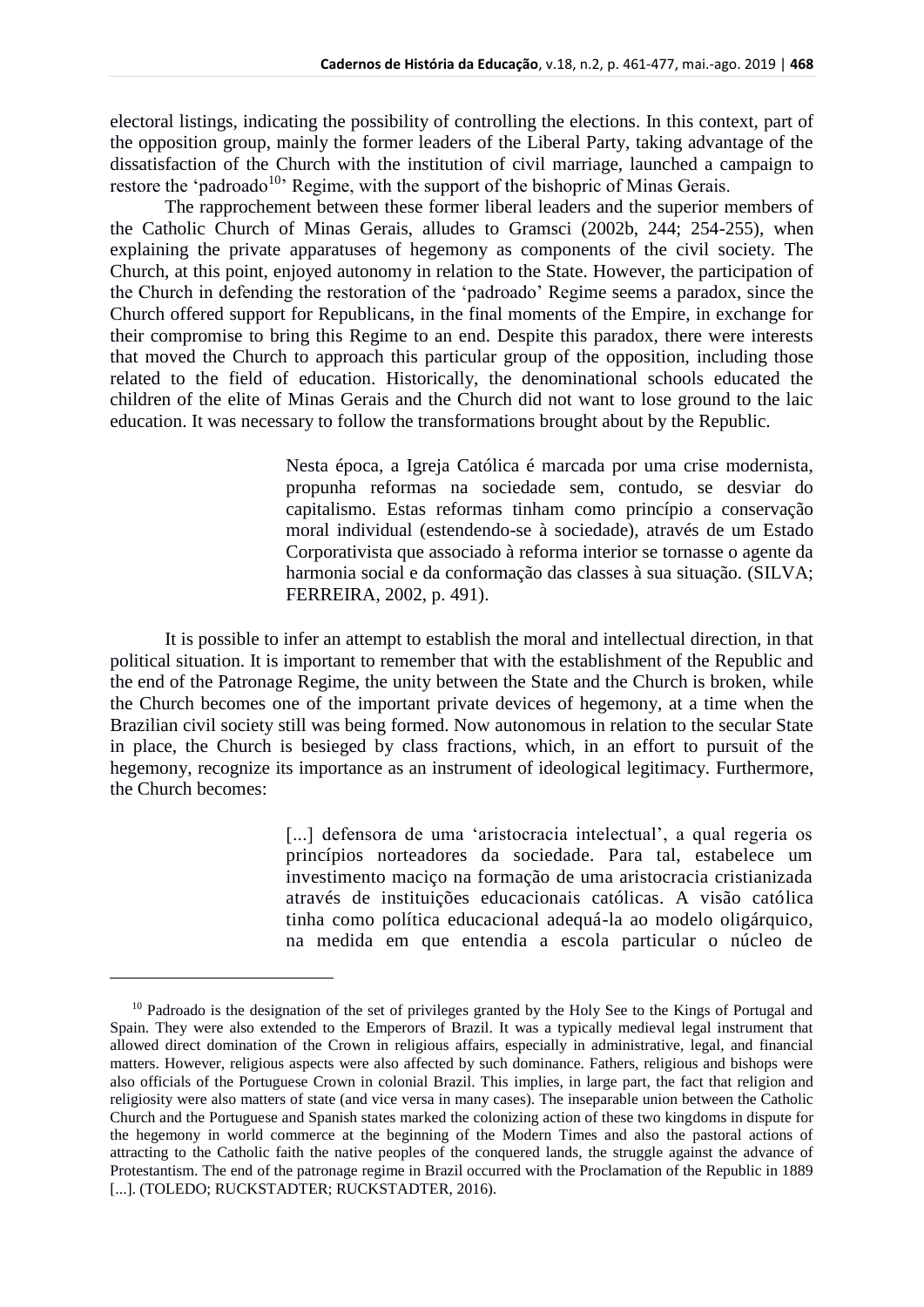reprodução cultural das classes mais ricas. Na versão ideológica defendida pelos católicos evidenciava-se a proposta de 'homem ideal'. Para eles, a Igreja era constituída pela moral e pela religiosidade, sendo estes os pontos chaves de sua educação católica. (SILVA; FERREIRA, 2002, p. 491-492).

The religious-political articulation engendered by dissident sectors linked to the former Liberal Party caused the reaction of the government that, at a meeting held in Ouro Preto on June 1890, joined "[...] ex-liberais and conservatives with Republicans Situationists under the banner of the Republican Party [...] " (RESENDE, 1982, p. 62), as the "reconciliation policy" advocated by Cesário Alvim. In addition to the incorporation of important Republican leaders of extinct monarchist parties, the Ouro Preto meeting also resulted in the Foundation of the political center of Ouro Preto. "The creation of the political center of Ouro Preto was a maneuver of Situationism to ensure the accession of exmonarchists. This political center especially aimed to empty liberal opposition which sought to strengthen the clerical Alliance and to ensure to the Government the Federal Constitution elections [...]" (RESENDE, 1982, p. 62).

The political strategy to undermine the liberal dissent and to consolidate the control of the PRM in the hands of Alvinista situation, with a minimum of consensus, would fit in what Gramsci (2002, p. 286) called "molecular transformism" i.e. the political personalities drawn up by democratic opposition parties incorporate themselves individually to the conservative and moderate political class (...). We have no elements to characterize this phenomenon in "transformism of radical groups that went to the moderate" (p.286) and/or conservative field. According to Coutinho (2003, p. 205) "both types of transformism can be singled out also in the Brazilian history. The 'molecular mode' was certainly the most frequent type, manifested as the incorporation of a few opposition politicians in the power block [...]".

The conciliation policy obtained partial success: on the one hand, it enabled the triumph of the Situationists in the elections to the federal constituent assembly, and the emptying of the alliance between ex-liberals and the Catholic clergy of Minas Gerais; on the other hand, it could not convince other Republicans dissidents, especially those linked to the Zona da Mata of Minas Gerais, which articulated around the elections for the State Constituent.

This class fraction pushed the Situationists in an attempt to repeal the electoral reform promoted by Cesário Alvim, but did not succeed, which lead to the worsening of the Republican split in Minas Gerais.

> [...] Não conseguindo alterar os dispositivos eleitorais, devido à resistência de Alvim, oficializou-se a dissidência com a convocação de um Congresso Político a realizar-se em Juiz de Fora no dia 25 de dezembro de 1890. Antonio Olinto<sup>11</sup>, Fernando Lobo<sup>12</sup> e Chagas Lobato<sup>13</sup> elaboraram o Manifesto com que os dissidentes apresentaram a chapa da oposição às eleições de 25 de janeiro de 1891. No

<sup>11</sup> Antonio Olinto (1860-1925) and his coreligionists regain some influence in Minas with the Marshal Floriano Peixoto rise to power in November 1891 and the resignation of Cesário Alvim to the state government in April 1892 (APM, 2016).

 $12$  Fernando Lobo Leite Pereira (1851-1918). The republican regime was instated on November 15, 1889, and was appointed vice president of Minas Gerais by decree of the provisional government and inaugurated on April 12, 1890 (APM, 2016).

<sup>&</sup>lt;sup>13</sup> João das Chagas Lobato, General Deputy for Minas Gerais (1864-1866); Constituent 1891; Federal Deputy for Minas Gerais between 1891-1893 (APM, 2016).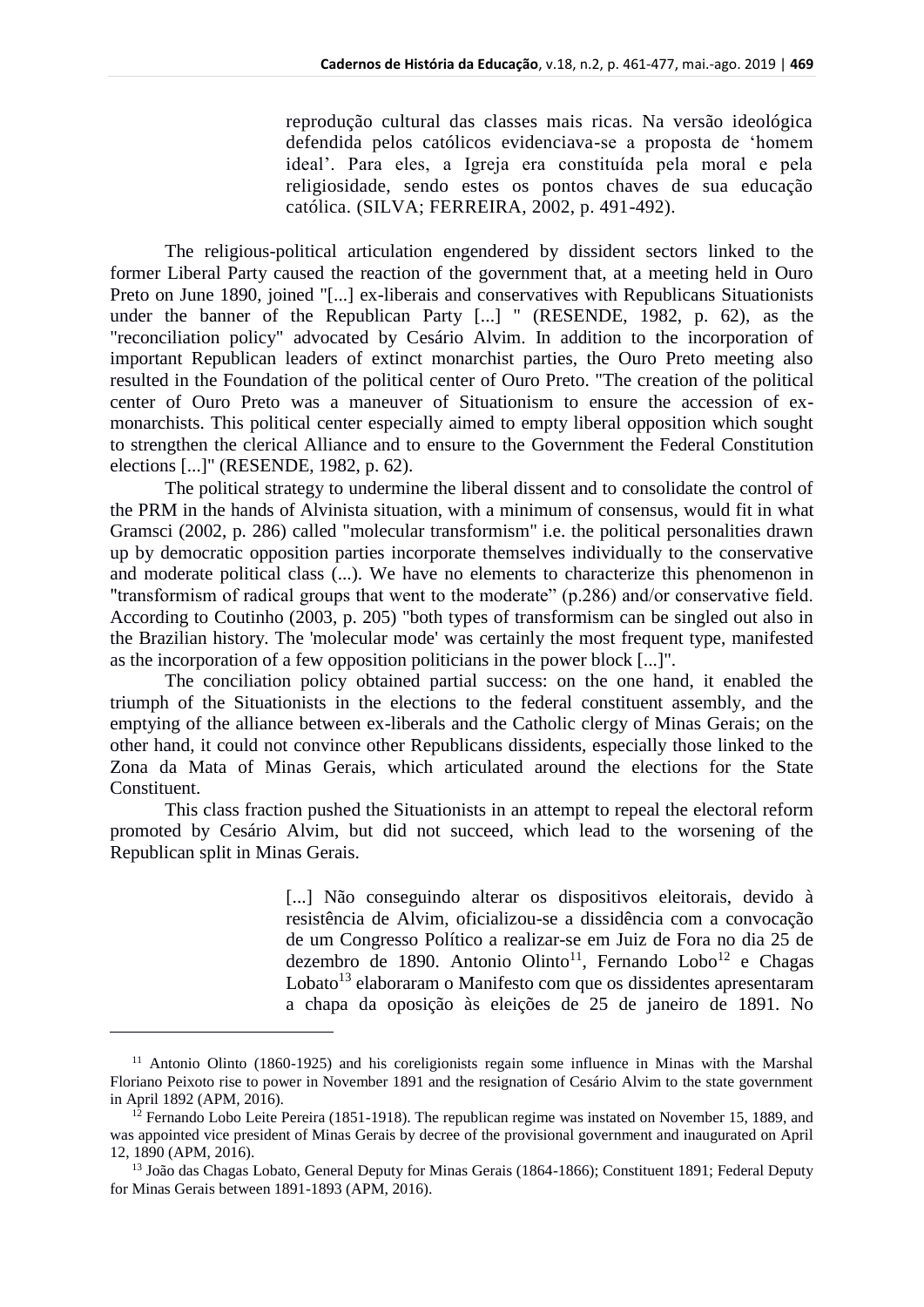Manifesto, a dissidência critica o processo de formação da chapa eleitoral e o projeto da Constituição no referente à eleição indireta do governador, à existência de um eleitorado especial para eleição do Senado e a ausência de autonomia municipal [...]. A formação de uma chapa republicana dissidente, objetivo do Congresso, intitulada pela imprensa de chapa de Juiz de Fora, tornou impossível mascarar a chapa oficial como do PRM. Perdido o sentido de órgão partidário, logo após o 15 de novembro, para se tornar instrumento da política situacionista, o PRM desapareceu nas lutas em torno da Constituinte Mineira. (RESENDE, 1982, p. 66. *Footnotes were inserted by us*).

We infer that the fragility of the PRM, in those early years of the Republic, is also a fragile reflex of the Brazilian civil society, in process of organization at that time. In this sense, this party ceases to assume the function of a collective agent, to become the instrument of private wills expressed by the representatives of regional oligarchies.

The State Constituent was institutionalized in 1889, meanwhile, the disputes between the class fractions were shown. These disputes were mainly around the autonomy of municipalities, the elections organization, and the change of the capital city. If the debate on federalism gave liberal character to the Republican direction of the constituent assembly, the organization of an electoral law favored the situationist groups, reinforcing the traditional domination structures. Resende (1982, p. 92) points to the contradictions that arise in this context: "[...] the paradox appears to denounce that the liberalism of Minas politicians would proceed up to the point where the structure of traditional domination was not affected[...]".

Resende (1982) pointed that the consequences of the adoption of federalism, manifested as an extensive municipal autonomy, combined with the electoral system, favored the interests of local and regional groups resulting in an oligarchic domination:

> Disputas de grupos regionais e/ou políticos marcam o processo político mineiro a partir, principalmente, das leis de organização. Entre 1892-1897, as alianças políticas e o recuo na legislação mostram o encaminhamento do processo político para a formação de um grupo de poder central pela aliança de influências regionais. Até que, finalmente, a conjuntura de 1897-1898 favorece a montagem de uma estrutura de dominação oligárquica, cujo período crítico está compreendido entre os anos de 1898-1906 (RESENDE 1982, p. 93).

During the period described in the excerpt, there was an increase in the conflicts derived from the decentralization process promoted by the State Constitution. It is important to highlight, however, that these conflicts exemplify the practices of "small politics" and of "transformism" as marks of the game of intrigue and the backroom alliances, which marked the politics of Minas Gerais then. One of the effects of regional and local disputes are felt in the public education policies in the context of the municipality, our object in the following analysis.

#### **The "small politics", the municipalities and the public education**

Within the State economic policy environment, the oligarchies were organized in the early decades of the Republic, in an attempt to defend their interests. The split in the PRM was reflected in the Organization of the Constituent Congress, convened in 1890. Being the main interest of political currents of the oligarchies of the Zona da Mata of Minas Gerais, the federalism occupied the discussions defending political and administrative decentralization,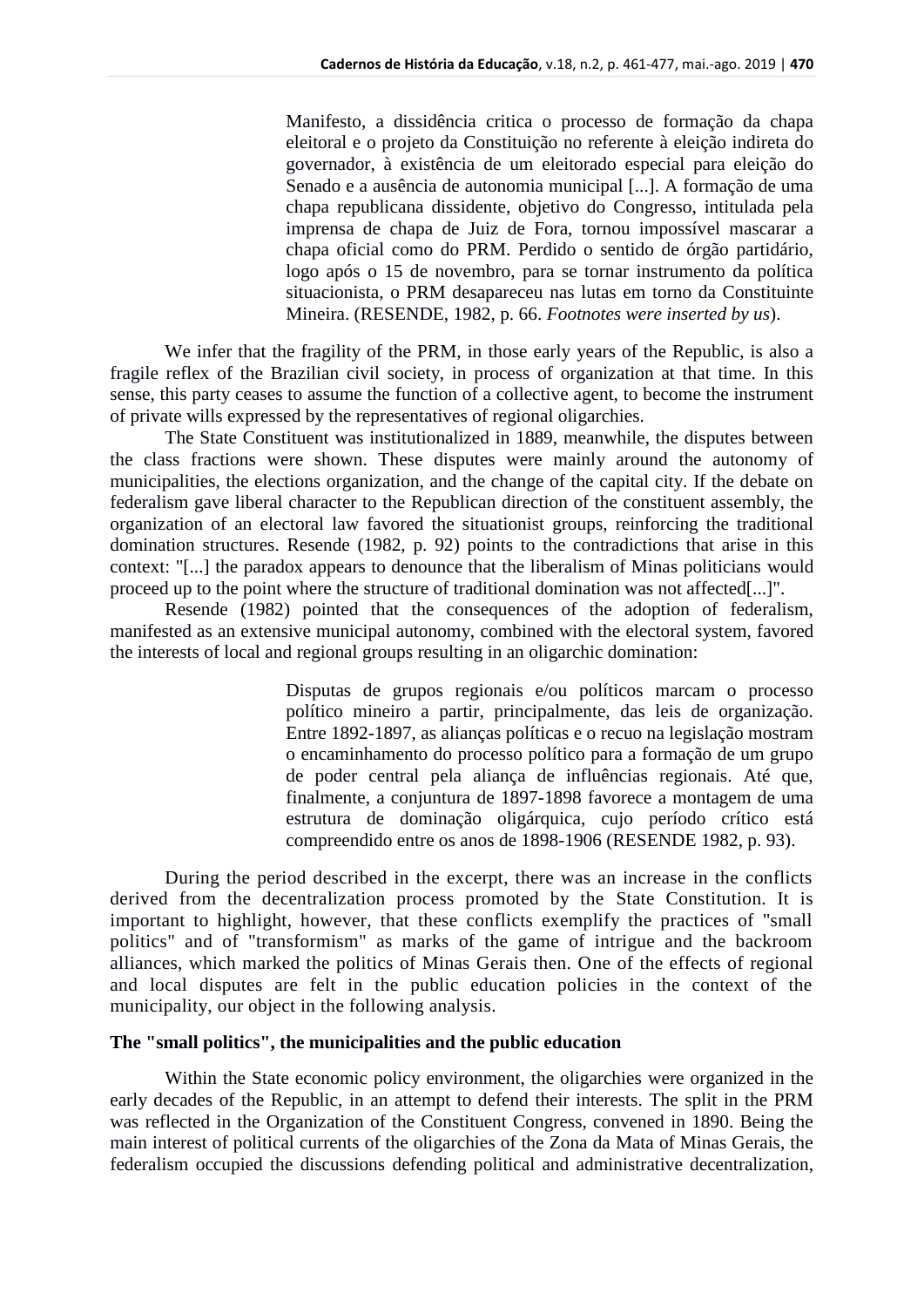and the final result consecrated the interests of these currents, allowing by Law a greater autonomy for municipalities.

Proposals for the reorganization of public education in the State were also submitted in that Congress. The debates around this theme pointed to the lack of consensus on aspects related to the responsibilities of the State. The efforts to transfer the responsibility for the education to the municipalities, in a context of economic crisis, and the resistance of some politicians to approve bigger budgets for the public education, imposed the tone of the discussions, as we observe in Gonçalves (2010).

In our understanding, the reorganization process of public education conducted in Minas Congress in the early years of the Republic exemplifies the practice of "small politics" (GRAMSCI, 2000b) which explains the lack of consensus surrounding this issue. To demonstrate our statement, we once more recur to Gonçalves (2010, p. 153), who showed how the political forces against and in favor of the increase of budgets for public education were manifested in that legislation instance, through the analysis of the "processing of educational legislation in the Legislative Congress of Minas Gerais, in the first decade of the Republic". These "debates and clashes" (GEE, 2010, p. 158) manifested in the Legislative Congress of Minas revealed a concern of legislators with the economic aspect of the process of reorganization of public instruction. Gonçalves (2010) notes in his analysis of the creation of the first law of organization of public education, law No. 41 of 1892 that:

> A preocupação econômica teve um lugar importante nas discussões dos deputados, principalmente por haver na proposta de reforma, novidades que demandaram investimentos e gastos públicos. A proposta incluía o aumento dos vencimentos dos professores, a construção de prédios escolares e a criação das escolas primárias superiores, entre outras demandas. O que pude perceber é que o Congresso, tanto na Câmara como no Senado, esteve dividido entre esta questão, estando de um lado os defensores da redução dos gastos públicos e, de outro, os que defendiam a tese de que não deveria haver economia no investimento da instrução pública. […]. (GONCALVES, 2010, p. 162-163).

In a message directed from Affonso Augusto Moreira Penna<sup>14</sup>, then President of the State of Minas Gerais (1847-1909), to the Legislative Congress of Minas, in 1893, we can find some comments that demonstrate how the State sought to administer the public education. Among the messages sent to the Congress that were considered for this research, this shows the first reference regarding the municipalities participation in the reorganization of the public education, qualifying the budget as expenditure.

> Apezar de haver o Estado passado para a municipalidade impostos que representam, segundo cálculo da arrecadação do último exercício, quantia aproximada de  $4.000 \text{ contos}^{15}$ , todavia as previsões orçamentárias para 1894 elevam a renda a mais de 12.000:000\$000 suficiente para fazer às despesas ordinárias, que

<sup>&</sup>lt;sup>14</sup> Affonso Augusto Moreira Penna was born on November 30, 1847 in Santa Bárbara-MG ... With the proclamation of the Republic, was elected Constituent Representative in 1890 and President of the province of Minas Gerais in 1892 (APM, 2016).

<sup>&</sup>lt;sup>15</sup> "Conto" was a monetary unit of Portugal adopted in Brazil in the nineteenth century. One (1) conto corresponded to one million réis, which allowed the purchase of a slave.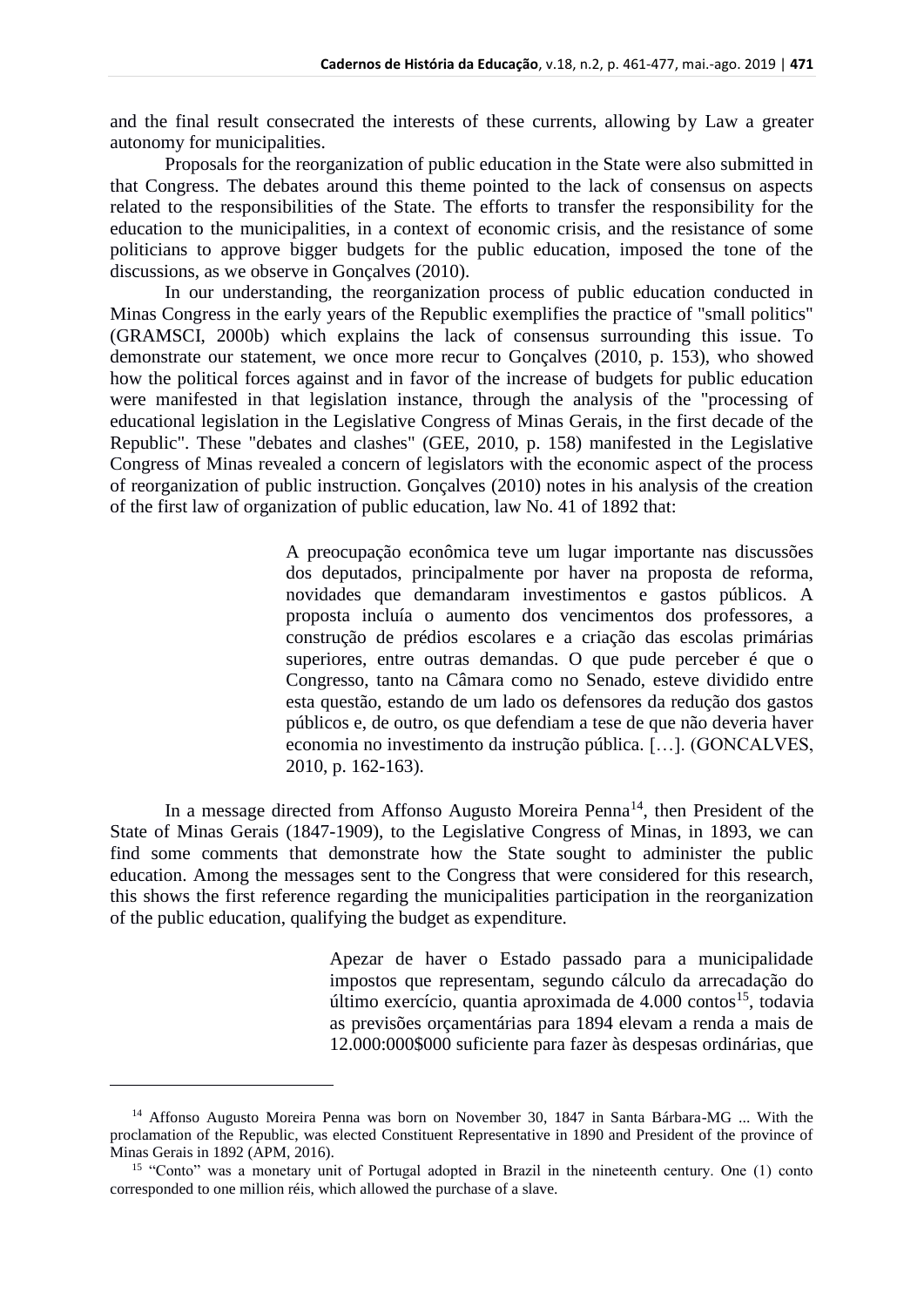aliás, têm crescido sensivelmente em alguns ramos, entre os quais o da instrução pública. (AFFONSO PENA, 1893).

The budget on the values to be transferred to the municipalities, for the year of 1894, as described in excerpt, raises in three times the budget compared to the previous year. According to Gonçalves (2010, pp. 162-163) there were political groups within the Minas Gerais Legislative Congress that saw in the proposed reorganization of public education, presented in Law No. 41, not an investment for the benefit of the collectivity, but an "expendable expense and of dubious urgency".

To qualify the money destined for education as "expense" and not as "investment" some lawmakers demonstrate, in our understanding, the lack of commitment to the public dimension of education. The positive conception of public, according to Cury (2009), can be expressed as:

> Público, que etimologicamente deriva de populus [...], sendo oposto ao privado. Público tem um sentido próprio que é o que pertence a todos de modo coletivo (ao populus) e também o que é comum. Neste último caso, é o que pertence a todos de modo distributivo, isto é, a todos considerados como pessoas singulares, como indivíduos. (CURY, 2009, p. 80-81).

Cury (2009, p. 81) also has the negative definition of the public, with the purpose of establishing "what the public is not". To this end, he states: "[...] He (the public) is not the *arcana imperii*, i.e. it is not the place of secrets, typical desires of tyrants (despots) or dictators in everything contrary to reason and freedom. [...] ".

As it has been shown throughout this article, the political forces representing the regional oligarchies of Minas, in the internal scope, scrambled to promote, through the State, actions that met the oligarchical interests, undermining the public character of education. In the light of Gramsci, we can interpret this type of political action, with their practices of backstage collusion in the Minas State Legislative Congress, as manifestation of small politics, "key element" in the process of incorporation of a "conservative modernization".

The school in Minas Gerais, as a private device of hegemony (GRAMSCI, 2002), is not part of the social project, or at least, it did not appear as such, despite the Republican speech being anchored on a civilizing project mediated by education.

State authorities found that the proposals for reorganization of public education sent to the Minas Legislative Congress from Act No. 41, 1892, could not be put into practice due to lack of planning and preparation of teachers, among other obstacles. This led Affonso Augusto Moreira Pena (1847-1909), in a message send to the Minas Legislative Congress in 1894, to rule on this matter.

> [...] para a execução da Lei nº 41 expedi os regulamentos ns. 600, de 2 de janeiro, 607 de 27 de fevereiro, 611 de 6 de março, 649 de 19 de setembro e 655, de 17 de outubro, todos do anno passado, já em vias de execução. Não se achando o professorado, em sua maioria, preparado para a execução do programa extenso da lei citada, só depois de alguns annos se poderá tirar illações da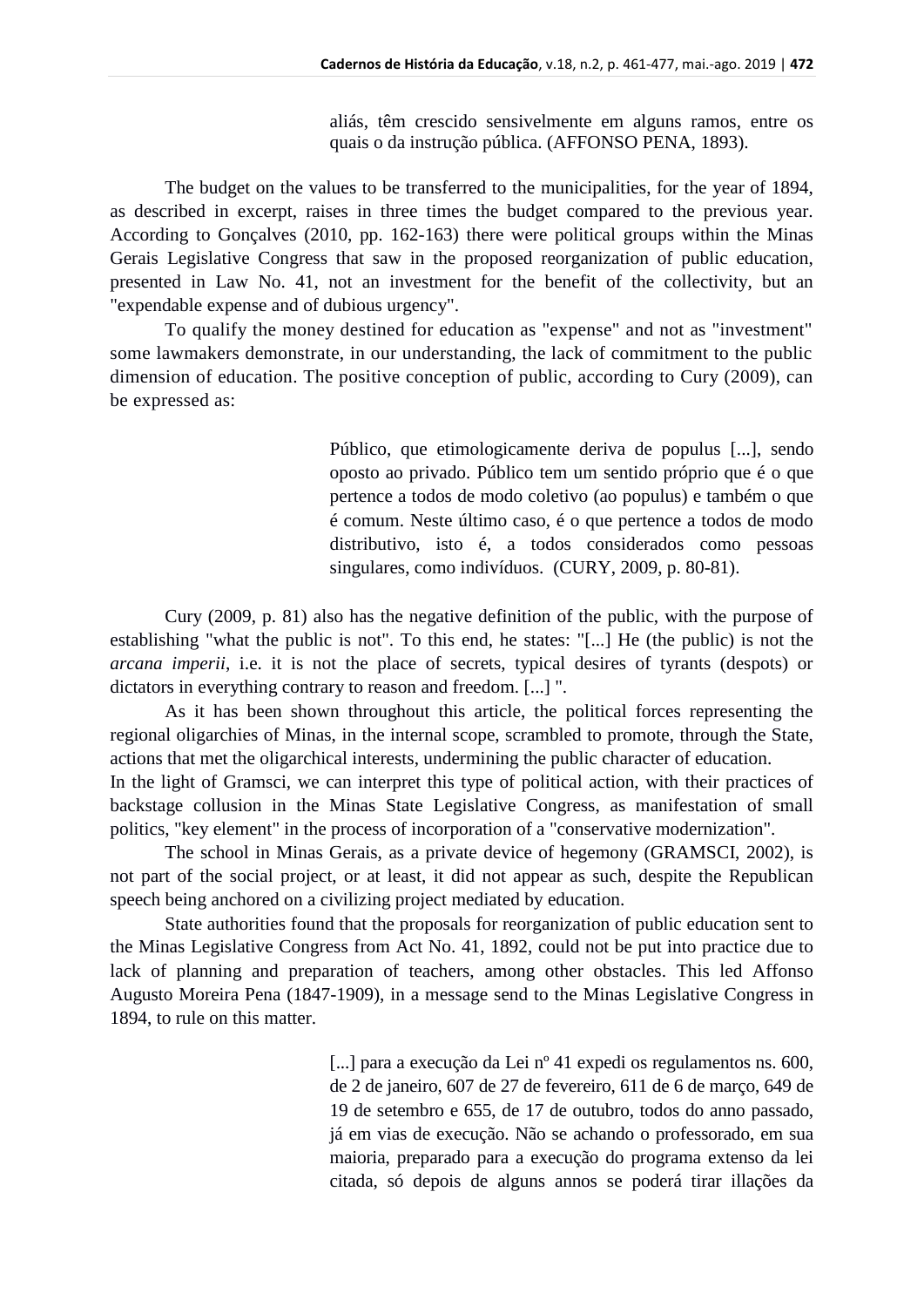conveniência ou desnecessidade de modificar-se o sistema adotado [...]. (AFFONSO PENNA, 1894).

In the same message, the Minas governor pointed other obstacles, identified by his administration, that prevented the advancement of the reorganization process of public education, including the electoral process in the municipalities, whose results were determining in the appointment of municipal inspectors responsible for the schools supervision, usually linked to the winner(s) of the elections.

> [...] A incumbência da fiscalização das cadeiras a auctoridades electivas locaes não poderá ser effectuada sinão do anno de 1895 em diante, pois é no fim do corrente anno que terão logar as eleições municipaes e districtaes. Na mensagem que vos dirigi na sessão do anno findo, fiz ponderações que me pareceram acertadas sobre a exigências da instrucção primariano no Estado, e quanto coube em minhas attibuições procurei sanar os defeitos reconhecidos. […]. (AFFONSO PENNA, 1894, p. 11).

Regarding the "recognized problems", the President of the State communicates to the Legislative Congress some actions carried out as the acquisition of textbooks to be distributed to underprivileged children in schools, in addition to "modest furniture for urban schools, which were almost entirely devoid of any school supplies". Based on the framework of economic crisis that manifested itself in that moment, the President tries to justify the investments for the construction of schools: "[...] In sight of the immense lack of basic resources, and while not implementing the Law No. 41, in regard to the authorization to build houses [...], it appears to be of justice to vote some sort of aid for teachers renting these houses [...] " (AFFONSO PENNA, 1894, p. 11).

Throughout the 1890's, the reorganization of public education would be on the agenda of the sessions of the State legislature, accompanied by the call for the participation of municipalities (CARVALHO; CARVALHO, 2010). As stated by Gonçalves (2010), the controversy generated around the Law No. 41 resulted in a series of changes in legislation related to the public education until 1899. Nonetheless, issues related to low budgets, deficiency in the training of teachers, lack of infrastructure suitable for the installation of educational establishments, the low frequency of students, among other problems, were still being insurmountable obstacles, due to the lack of effective planning for the reorganization of public education on the part of the State. These problems would be only partially solved in 1906, with the reform promoted by the Governor João Pinheiro da Silva.

Authors, such as Carvalho and Carvalho (2012) and Gustavo Neto (2012) associated the difficulties of establishing a policy of reorganization of public education at the State level analogously to the federalism, since these were manifested before convening the Constituent Congress. During the period of this Congress, laws that granted extensive autonomy to municipalities were voted. Resende (1982) understands that the municipal question is associated with electoral interests from regional and local oligarchies. In the understanding of this author, the political forces responsible for project approval to the State Constitution were influenced by the Federal Constitution, which favored the federalist character of the new constitution in opposition to Imperial Unitarianism.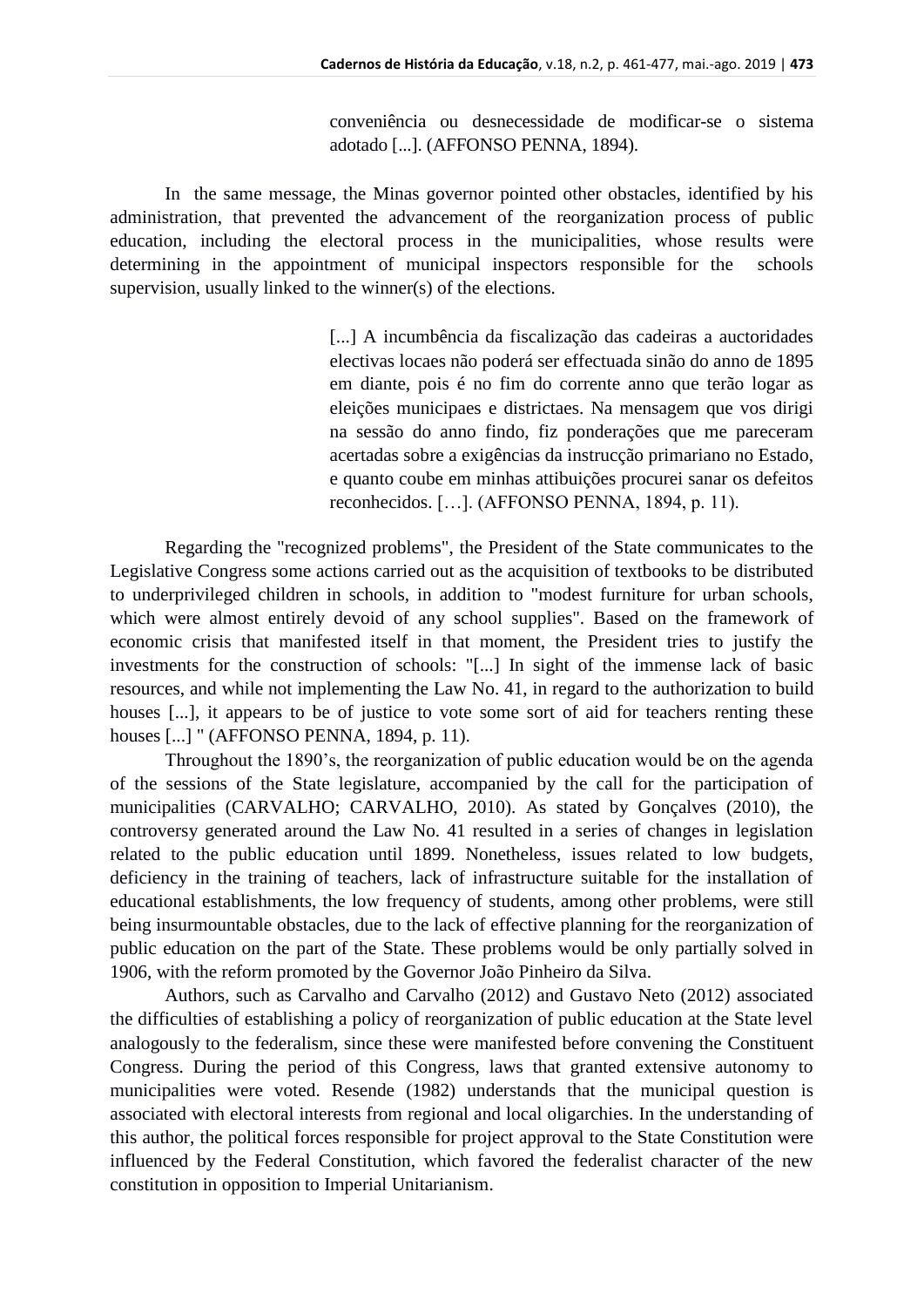Dominados pela doutrina do municipalismo, 'o município está para o Estado assim como o Estado está para a União', os representantes mineiros levaram a extremos a questão da autonomia municipal, situação que teve seu complemento nas leis ordinárias que regulavam a organização municipal e o processo eleitoral. (RESENDE, 1982, p. 114).

The author's assertion that "chaos and anarchy following the practical implementation of legal provisions show very quickly the negative effects of the naive liberalism of some, and the electoral interests of those who wished to use the autonomous municipality as private territory".

The manifestation of Bias Fortes (1847-1917), President-in-office in Minas Gerais State in 1895, agrees to what we have been stating. In his message to the Minas Gerais Congress, his effort to exalt the peaceful and harmonious way that the municipal elections were conducted failed to hide his concern with some events that occurred during that election.

> Peace and harmony which governed the municipal elections, as the strong competition of the electorate demonstrate very clearly the evergrowing interest that sees people linking to public business, confirming the truth of the words of Mirabeau, when he said ' the municipality is the basis of the welfare State, the only way possible to make people interested in their Government, and guarantee their rights'. Unfortunately, though things did not occur in the same way when it came to the verification of credentials of members of the municipal boards. In some localities, where the municipal election occurred the tightest, as a result of disagreements between members of political headquarters, the unfortunate fact that there are duplicates of boards [...] (BIAS FORTES, 1895, p. 5).

The process of power verifying was an instrument used by the Situationists to promote the "degola", arbitrary practice to prevent that the oppositionists were sworn in the municipalities after the elections. The candidates belonging to the opposition were not recognized as elected and then they were prevented from taking their office term.

The extension of these conflicts between the local political groups, especially in municipal spaces, was threatening the success of governmental actions aimed at the reorganization of public education in the State of Minas Gerais.

# **Conclusion**

The ideal of the Republic, inspired by the American model, materialized in the Republican Constitution of 1891, but in a very different sense. The United States was a nation that was stimulated by the spirit of capitalist entrepreneurship, a trait that was already delineated with the arrival of the first settlers and by the almost absence of social hierarchies, while in Brazil, the deep hierarchy and social inequalities allowed the establishment of an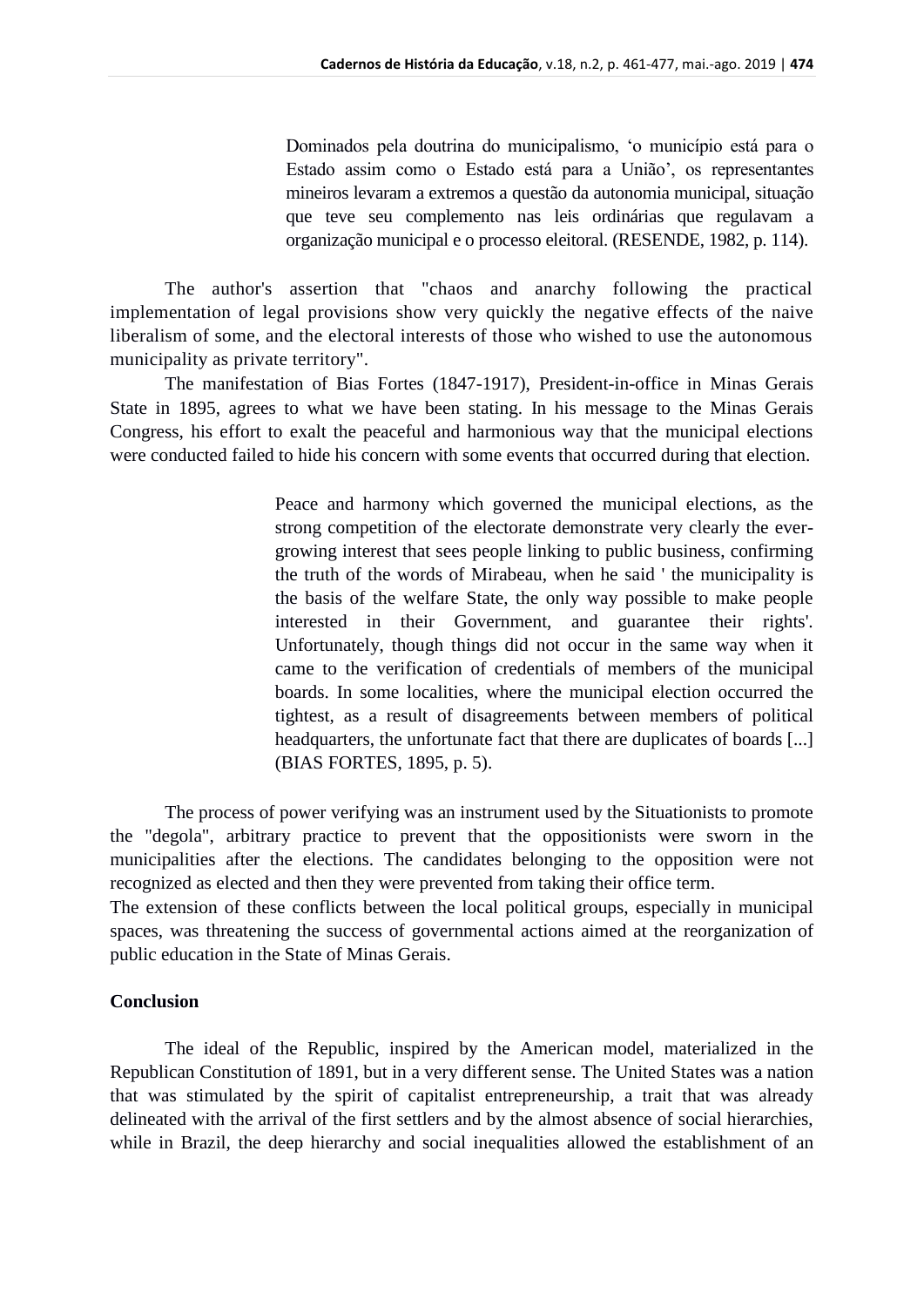extremely authoritarian political regime anchored in patrimonialism, as we can confer in "*The Owners of Power*" from Faoro (1977).

During the Constitutional Congress of 1890-1891, formed during the so-called Provisional Government, discussions related to education gained several approaches. However, the proposals that dealt with issues related to freedom and secularity of teaching as attributes of private and public administration prevailed (CURY, 2001, p. 257).

The transition from Monarchy to Republic brought an atmosphere of euphoria that was reflected in the work of the Constituent Congress. The work related to the school education, however, was carried out within the limits imposed by the oligarchic interests. It means that the climate of renovation in the country, which included the school education and the constituent Assembly, was made in order to contain the modernizing euphoria and limiting itself to the hygienist principles.

The Republican ideal in Brazil established the basis of an educational project to promote consensus, based on the interests of agrarian oligarchies. Contributed to this the conduction process and formulation of "on top" policies, ordered by "small politics" counting with the processes of "transformisms" with a greater emphasis on "molecular".

### **REFERENCES**

CARVALHO, J.M. **Pontos e Bordados:** escritos de história e política. Belo Horizonte: UFMG, 1998.

CARVALHO, L.B.B.; CARVALHO, C.H. O município pedagógico e a descentralização do ensino no Brasil: a educação em Minas Gerais no início da República (1889-1906). **Revista Íbero-Americana de Estudos em Educação**, v. 5, nº 2, 2010. Disponível em: [<http://seer.fclar.unesp.br/iberoamericana/article/view/3485/3256>](http://seer.fclar.unesp.br/iberoamericana/article/view/3485/3256), acesso em 30/03/2013. <https://doi.org/10.21723/riaee>

CARVALHO, L.B.B; CARVALHO, C.H. **O lugar da educação na modernidade lusobrasileira no final do século XIX e início do século XX**. Campinas: Alínea, 2012. <https://doi.org/10.21814/rpe.4303>

CARVALHO, O.M. **Os Partidos Políticos em Minas Gerais**. Revista Brasileira de Estudos Políticos. Belo Horizonte: UFMG, 2010. <https://doi.org/10.9732/160>

COUTINHO, C.N. **Gramsci**: um estudo sobre seu pensamento político. Rio de Janeiro: Civilização Brasileira, 2003.

CURY, C.R.J. **Cidadania, República e Educação:** governo provisório do Mal. Deodoro e Congresso Constituinte de 1890-1891. Araraquara: DP&A, 2001.

CURY, C.R.J. Projetos republicanos e a questão da educação nacional. In: VAGO, Tarcísio Mauro et. al (Orgs). **Intelectuais e a Escola Pública no Brasil**. Belo Horizonte: Mazza, 2009.

FAORO, R. **Os donos do poder:** a formação do patronato político brasileiro, v. 2. Porto Alegre: Globo, 1977.<https://doi.org/10.2307/2514002>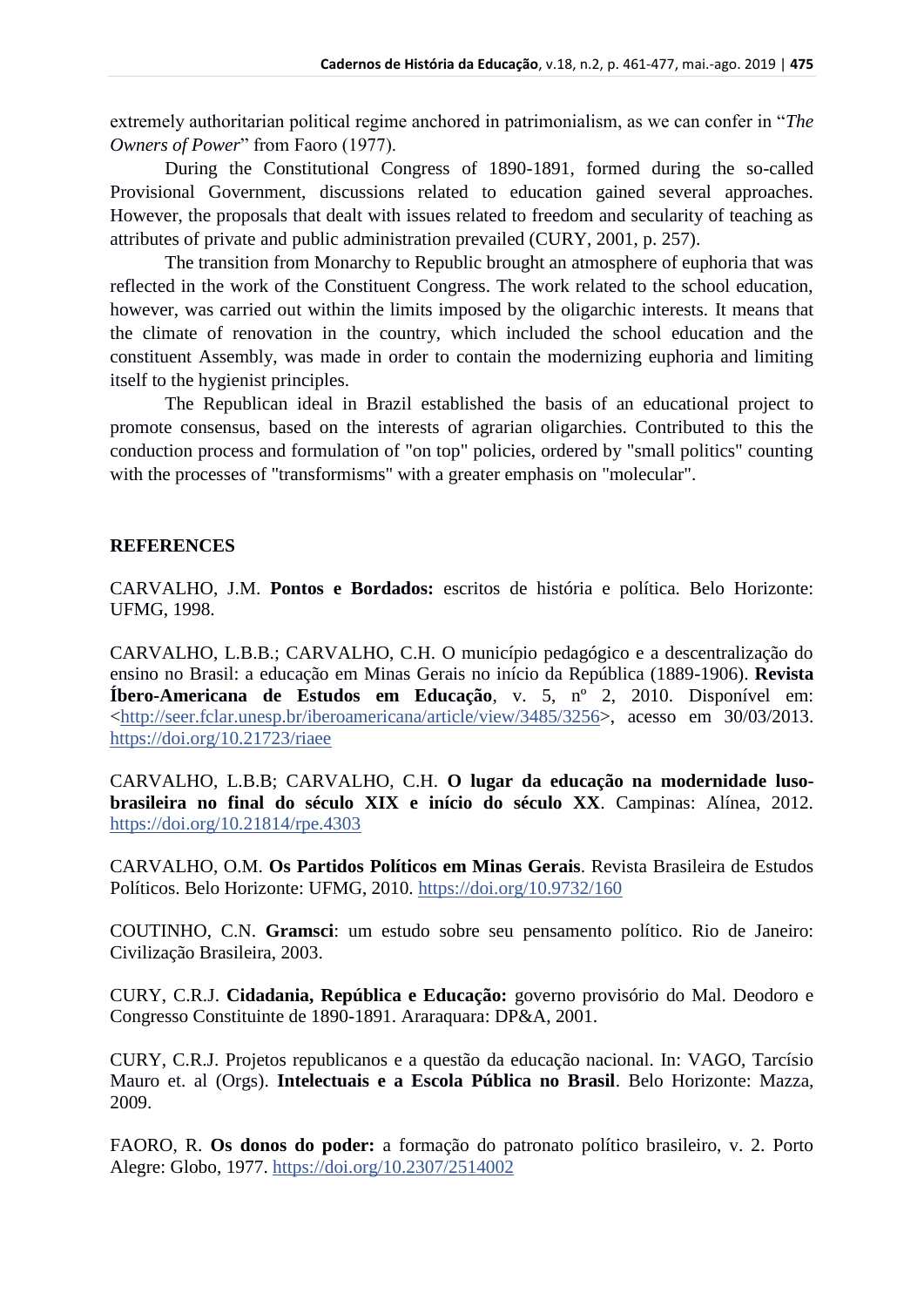GONÇALVES NETO, W. O Município e a Educação em Minas Gerais: a implantação da instrução pública no início do Período Republicano. In: GONÇALVES NETO, W.; CARVALHO, C.H. (Orgs.). **O Município e a Educação no Brasil: Minas Gerais na Primeira República**. Campinas: Alínea, 2012.

GONÇALVES, I.A. Em nome da Lei: Congresso Legislativo como lugar da "instrução que é destinada a fazer do menino um cidadão". **Revista Educação em Foco**. Juiz de Fora: v. 15, p. 153-173, fev. 2010.

GRAMSCI, A. **Maquiavel. Notas sobre o Estado e a política**. Vol III. Rio de Janeiro: Civilização Brasileira, 2000b.

GRAMSCI, A. **O Risorgimento italiano. História dos grupos sociais subalternos**. Vol V. Rio de Janeiro: Civilização Brasileir, 2002.

GRAMSCI, A. Os intelectuais. **O Princípio Educativo**. **Jornalismo**. Vol II. Rio de Janeiro: Civilização Brasileira, 2000.

PRADO JÚNIOR, C. **História econômica do Brasil**. São Paulo: Brasiliense, 1986.

RESENDE, L.A.V.; GONÇALVES NETO, W. Educar nos e para os Preceitos Higienistas. In: GONÇALVES NETO, W.; CARVALHO, C.H. (Orgs.). **O Município e a Educação no Brasil:** Minas Gerais na Primeira República. Campinas: Alínea, 2012. <https://doi.org/10.14393/edufu-978-85-7078-488-9>

RESENDE, M.E.L. **Formação da estrutura de dominação em Minas Gerais:** o novo PRM (1889-1906). Belo Horizonte: UFMG/PROED, 1982.

SILVA, M.C.P.; FERREIRA, T.C.V. A formação masculina na educação católica no início do século XX em Juiz de Fora: apontamentos históricos. SILVA, M.C.P.; FERREIRA, T.C.V. In: **História da Educação em Minas Gerais**. Belo Horizonte: FCH/FUMEC, 2002. <https://doi.org/10.7308/aodontol/2013.49.2.05>

SILVEIRA NETO. O Senado Mineiro (1891-1930). **Revista de Informação Legislativa**. Rio de Janeiro: p. 199-314, jul./set. 1976.

# **Fontes consultadas na web**

ARQUIVO PÚBLICO MINEIRO (APM). **Arquivos públicos municipais**. Disponível em [http://www.siaapm.cultura.mg.gov.br/modules/municipal/destaque.php. 2016.](http://www.siaapm.cultura.mg.gov.br/modules/municipal/destaque.php.%202016)

AFFONSO AUGUSTO MOREIRA PENNA. **Mensagem encaminhada ao Congresso Mineiro em 21 de abril de 1893, pelo Presidente do Estado Affonso Augusto Moreira Penna.** Disponível em: <http://brazil.crl.edu/bsd/u2403/000001.hmt.> Acesso em 08/05/2013. <https://doi.org/10.22409/abriluff.2017n18a391>